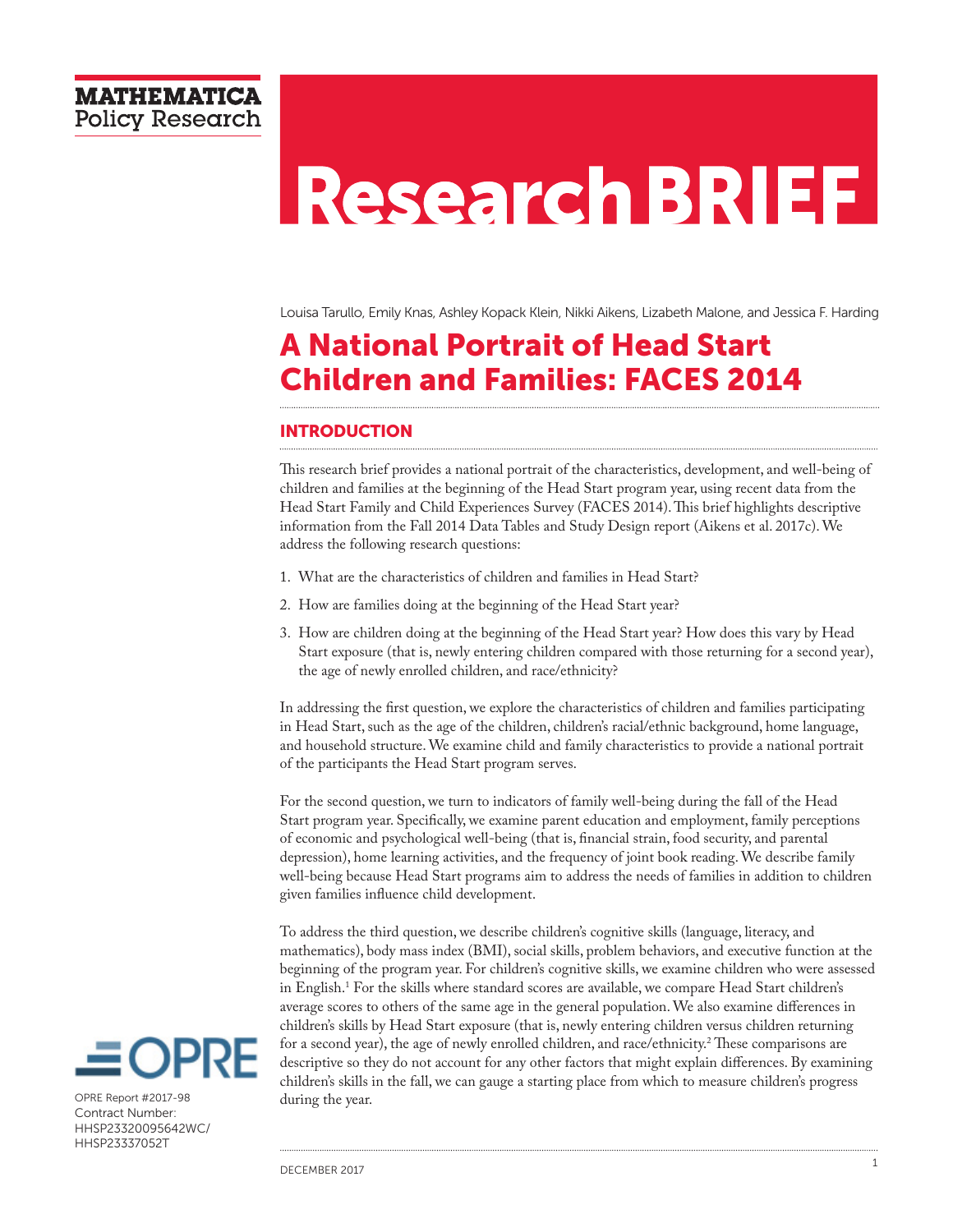# WHAT ARE THE CHARACTERISTICS OF CHILDREN AND FAMILIES IN HEAD START?

A national portrait of the population Head Start serves provides information for Head Start to consider when assessing needs and setting national goals for the program. Information on child and family characteristics, including prior exposure to Head Start, child age, race/ethnicity, and home language, can help Head Start better tailor services to the needs of the population being served. In addition, household structure, including whether children live with both of their biological or adoptive parents, gives some indication of family needs and strengths in providing resources, caregiving, and attention to children.

**Sixty-six percent of children are entering Head Start for the first time, whereas 34 percent are returning for a second year (Figure 1).**<sup>3</sup> Fifty-six percent of Head Start children are 4 years old and the rest are 3 years old at the start of the program year (Figure 2). Of children entering for the first time, 63 percent of children are 3 years old and the rest are 4 years old. Of those returning for a second year, 94 percent are 4 years old and the rest are 3 years old. About one third of Head Start children's parents report that their child had participated in Early Head Start. Almost equal numbers of children in Head Start are female (51 percent) and male (49 percent).



Source: Fall 2014 FACES Parent Survey and Survey Management System.

Note: Statistics are weighted to represent all children enrolled in Head Start in fall 2014



Source: Fall 2014 FACES Parent Survey and Survey Management System.

Note: Statistics are weighted to represent all children enrolled in Head Start in fall 2014.

Age as of September 1, 2014.

Percentages may not sum to 100 due to rounding.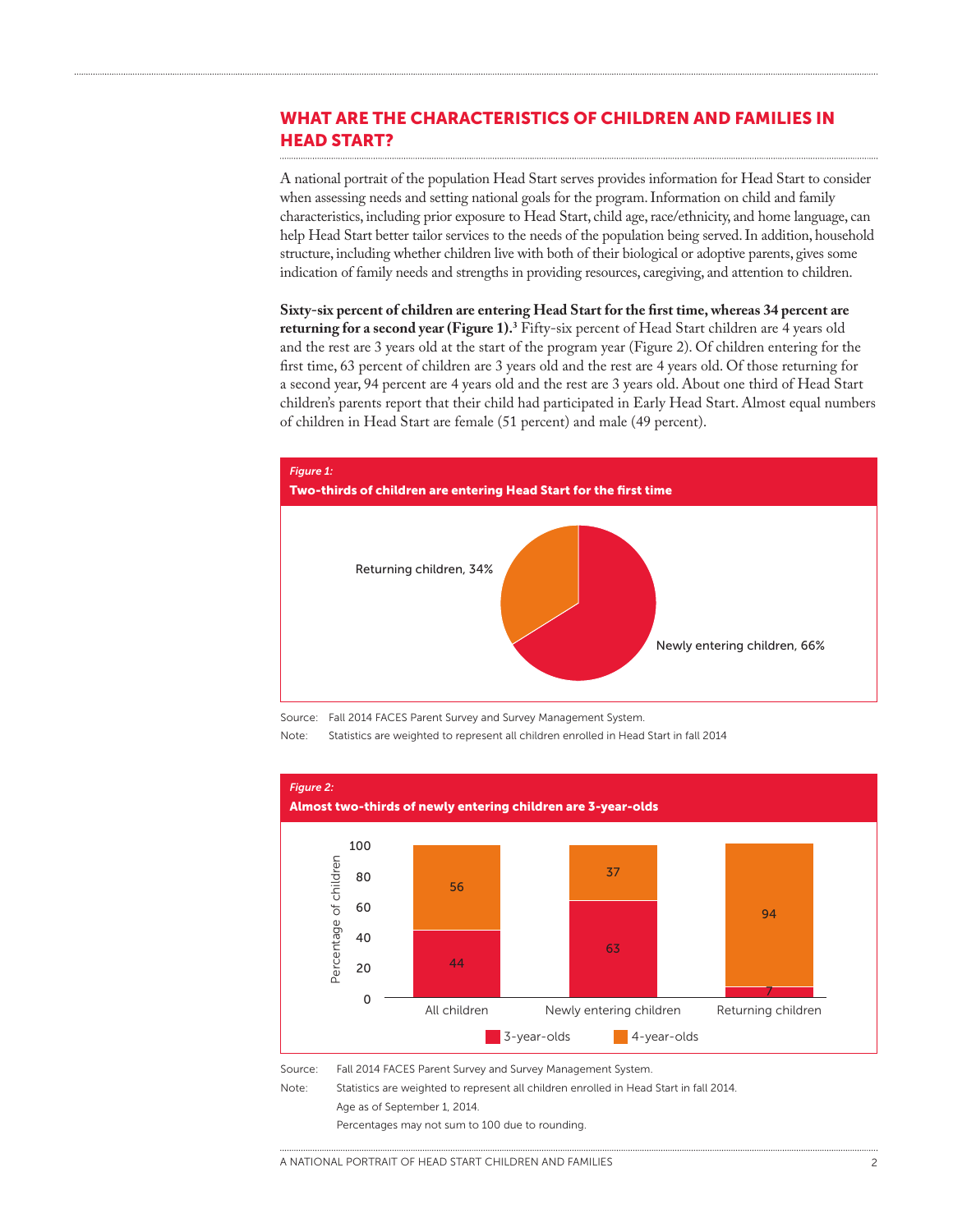**Forty-two percent of all Head Start children are Hispanic/Latino;** 28 percent are White, non-Hispanic; 22 percent are African American, non-Hispanic; the remaining children are of other races/ ethnicities, including American Indian and Alaska Native, non-Hispanic, Asian/Pacific Islander, non-Hispanic, and multiracial and biracial designations (Figure 3).



Source: Fall 2014 FACES Parent Survey.

Note: Statistics are weighted to represent all children enrolled in Head Start in fall 2014. Other category includes American Indian and Alaska Native, non-Hispanic; Asian/Pacific Islander, non-Hispanic; and multiracial and biracial designations, among others.

**Thirty-nine percent of Head Start children live in households where a language other than English is spoken, and 24 percent are primarily spoken to in a language other than English at home (primary home language).4** Spanish is the most prevalent non-English language and is the primary language spoken to 21 percent of children at home (Figure 4).



Source: Fall 2014 FACES Parent Survey.

Notes: Statistics are weighted to represent all children enrolled in Head Start in fall 2014. Other category includes African languages, Arabic, and Native American or Alaskan languages, among other languages.

**Fewer than half of Head Start children live with both of their biological or adoptive parents (47 percent).** Forty-five percent of Head Start children live with their biological mother and not their biological father (although other adults may be in the household; Figure 5).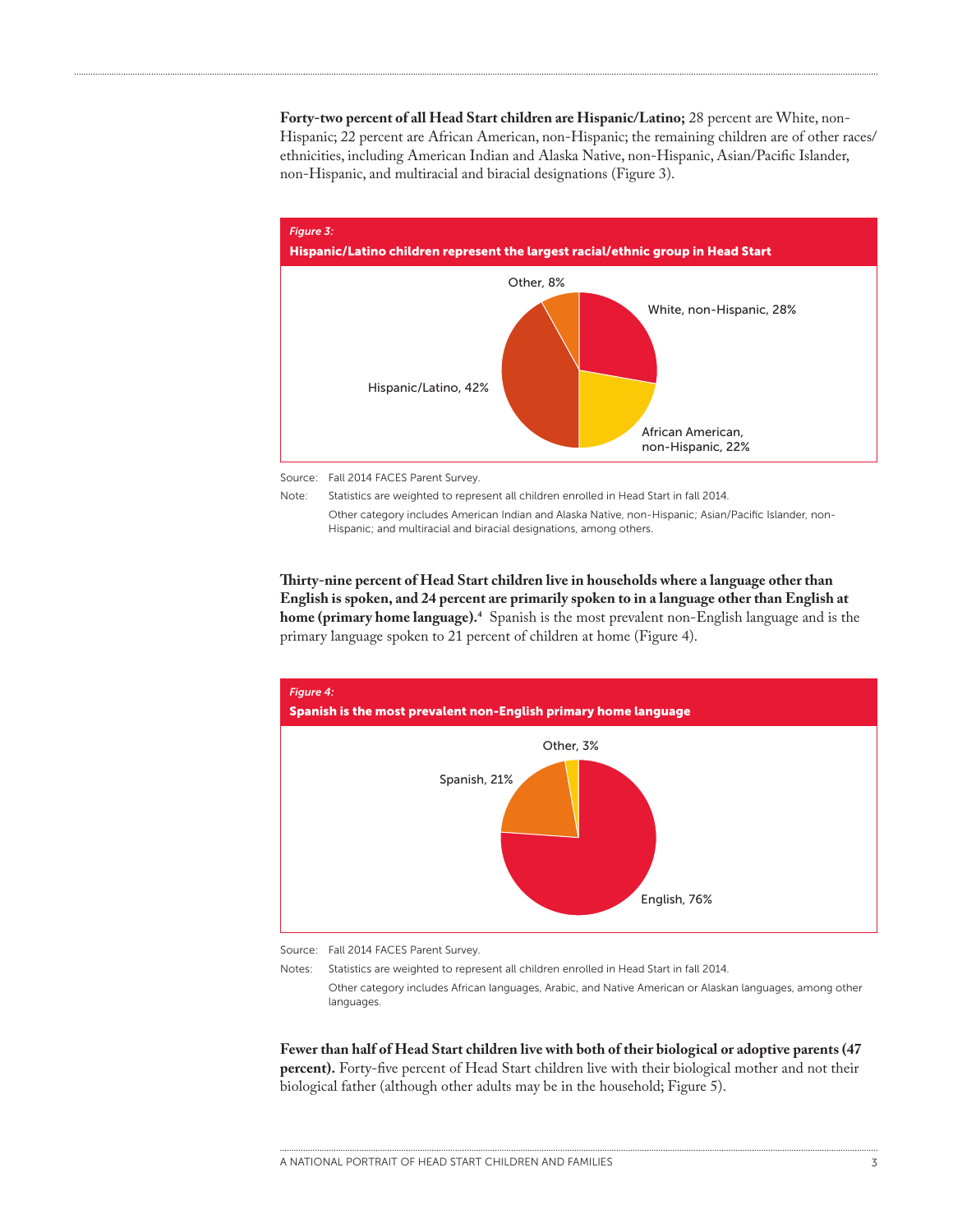

Source: Fall 2014 FACES Parent Survey.

Note: Statistics are weighted to represent all children enrolled in Head Start in fall 2014.

# HOW ARE FAMILIES DOING AT THE BEGINNING OF THE HEAD START YEAR?

In fall 2014, FACES collected information on parent education and employment, family perspectives on economic and psychological well-being (that is, financial strain, food security, and parental depression), home learning activities, and reading frequency.

We examine parents' education and employment because they reflect the availability of resources to support their children. For instance, parents' education levels are associated with stimulating home learning environments and support for children's cognitive development (Harding 2015; Magnuson et al. 2009). We examine family economic well-being because prior research links higher family income with young children's higher achievement, fewer problem behaviors, and better executive function skills (Duncan et al. 2011; Yeung et al. 2002). On the other hand, family financial strain (parent perceptions of whether there is enough money to afford the kind of home, clothing, food, and medical care they need) has been associated with lower executive function over and above the association between poverty and executive function (Raver et al. 2013). Research findings also indicate that food insecurity puts children age three and younger at developmental risk and can be negatively linked with older children's academic outcomes, social skills, and weight status ( Jyoti et al. 2005; Rose-Jacobs et al. 2008).

Additionally, we examine parents' depressive symptoms because these can influence how a parent interacts with their child.5 On average, depressed mothers are more likely to display withdrawn or intrusive parenting styles, compared to their non-depressed counterparts. These parenting styles are associated with children's social and emotional problems, such as internalizing and externalizing behavior problems and difficulties in reading social cues (Downey and Coyne 1990; National Center on Parent, Family, and Community Engagement 2013; National Research Council and Institute of Medicine 2009; Shonkoff and Phillips 2000).

Lastly, we examine indicators of home learning activities and joint book reading frequency since these parenting behaviors are associated with children's cognitive skills, social-emotional development (more positive social skills and fewer problem behaviors), and positive approaches to learning (Bradley et al. 2001; Fantuzzo et al. 2004; Foster et al. 2005; McWayne et al. 2004; Weiss et al. 2006). Research also supports associations between early literacy development and family social interactions, especially among low-income samples (Dunst et al. 2006; Teale 1984). Family characteristics and well-being provide important information about children's developmental contexts and how Head Start programs might best serve children and their families.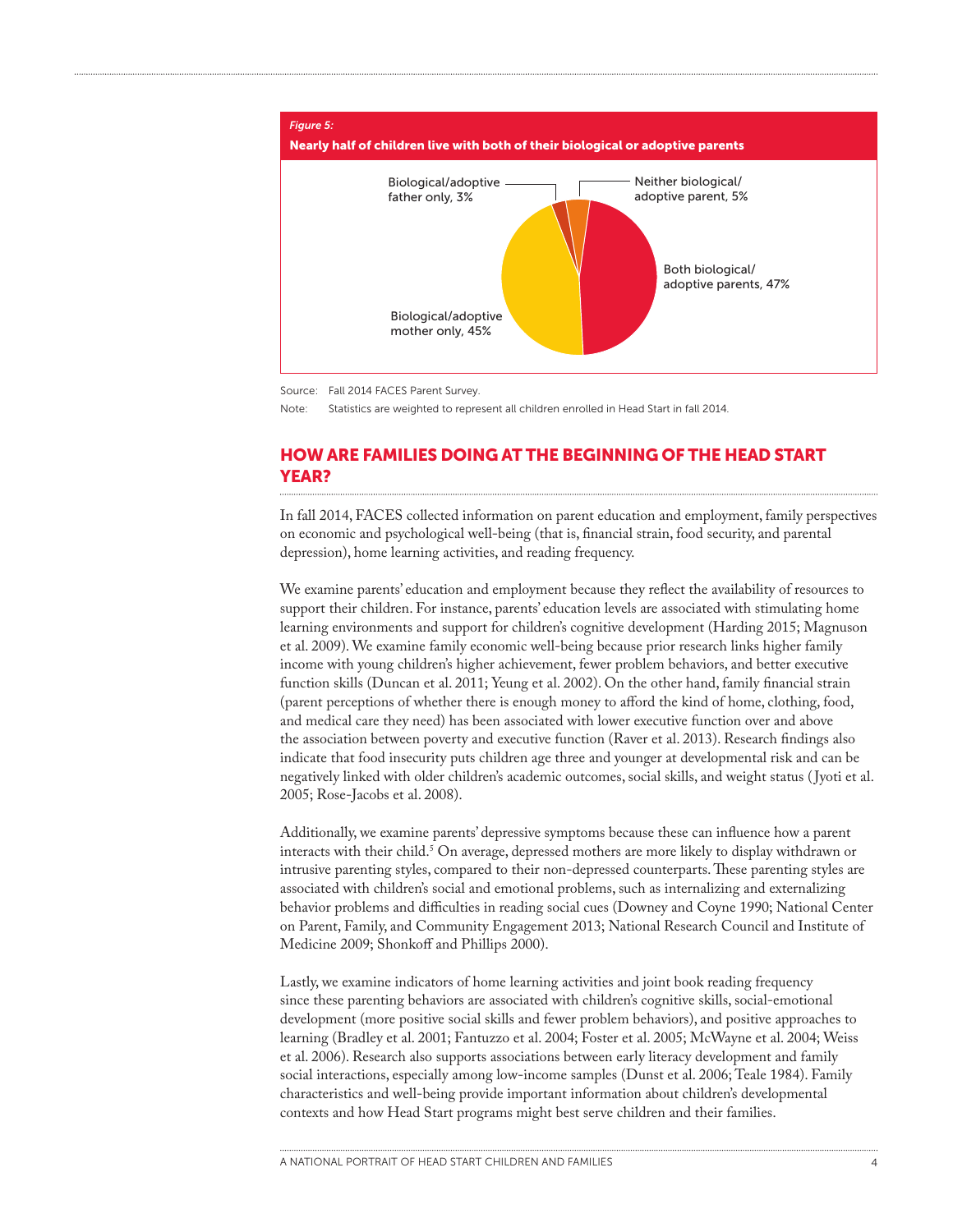#### **Parent education and employment**

**Over three-quarters of Head Start children (78 percent) live with one or more parents with at least a high school diploma or GED (based on the parent with the highest education in the household).** One-third (34 percent) of Head Start children live with at least one parent who has earned a high school diploma or GED; another third live with at least one parent who has some college, vocational, or technical training (34 percent); and 10 percent live with at least one parent who has a bachelor's degree or higher (Figure 6).



Source: Fall 2014 FACES Parent Survey.

Note: Statistics are weighted to represent all children enrolled in Head Start in fall 2014.

Some college includes college, vocational, or technical training.

Parents include both biological and adoptive parents. Households that include neither a mother nor a father are not included in this figure. Data refer to the biological or adoptive parent with the highest education in the household.

**Fifty-two percent of children live with at least one parent who is working full-time, and 22 percent live with at least one parent who is working part-time (based on the parent with the highest level of employment in the household).** Twelve percent of children live with one or more parents who are looking for work, and 14 percent live with one or more parents who are not in the labor force (Figure 7).



Source: Fall 2014 FACES Parent Survey.

Note: Statistics are weighted to represent all children enrolled in Head Start in fall 2014.

Parents include both biological and adoptive parents. Households that include neither a mother nor a father are not included in this figure. Data refer to the biological or adoptive parent with the highest level of employment in the household.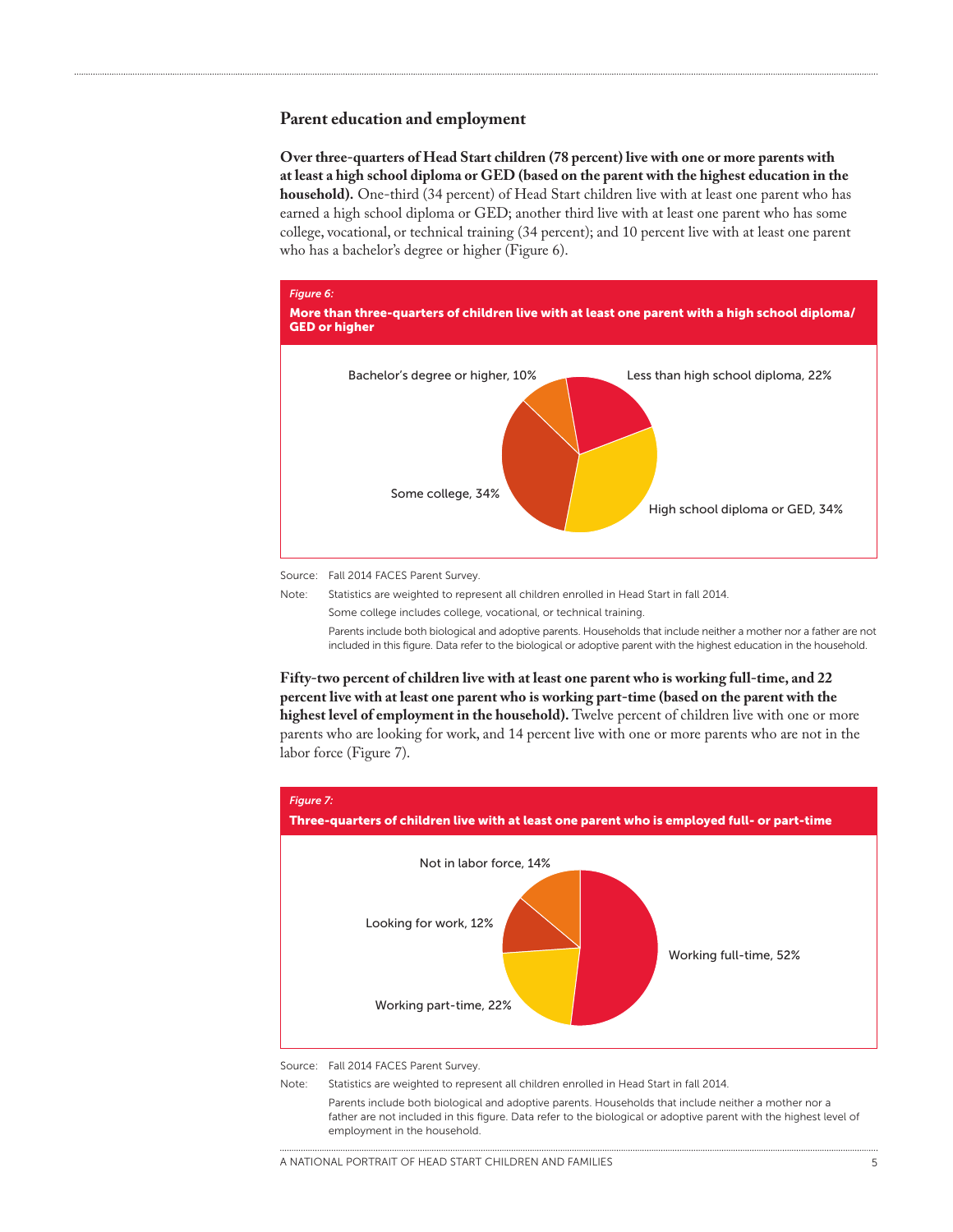#### **Family economic well-being**

**Two-thirds of Head Start children live at or below the federal poverty threshold.** Thirty-six percent of children live between 50 percent and 100 percent of the poverty threshold, and 31 percent live below 50 percent of the poverty threshold.<sup>6</sup>

**Nearly half of Head Start children (47 percent) have parents who report at least one financial strain in the past month, defined as being unable to afford the kind of home, clothing, food, and medical care they need.7** The most common financial strains include being unable to afford the medical care or home that they need (32 percent and 29 percent, respectively).

**Two-thirds of Head Start children have parents who report food security (marginal to high), which indicates no or minimal food-access problems.** Twenty-two percent of the parents report low food security, which includes reduced quality, variety, or desirability of diet but little or no indication of reduced food intake. An additional 11 percent report very low food security, which includes disrupted eating patterns and reduced food intake (Figure 8).



Source: Fall 2014 FACES Parent Survey.

Note: Statistics are weighted to represent all children enrolled in Head Start in fall 2014. Percentages may not sum to 100 due to rounding.

#### **Parents' depressive symptoms**

**More than 40 percent of Head Start children have a parent who reports symptoms of depression.**  Parents of 11 percent of Head Start children report symptoms of severe depression, another 11 percent report symptoms of moderate depression, and 21 percent report symptoms of mild depression.8 The remaining 57 percent do not report symptoms of depression (Figure 9).

### **Home learning activities and reading frequency**

**More than 90 percent of Head Start children have family members who engaged them in home learning activities in the past week.** For example, they: (1) told them a story; (2) taught them letters, words, or numbers; (3) played with toys or games indoors; (4) took them along on errands; (5) involved them in household chores; (6) talked about what happened in Head Start; or (7) counted different things with them.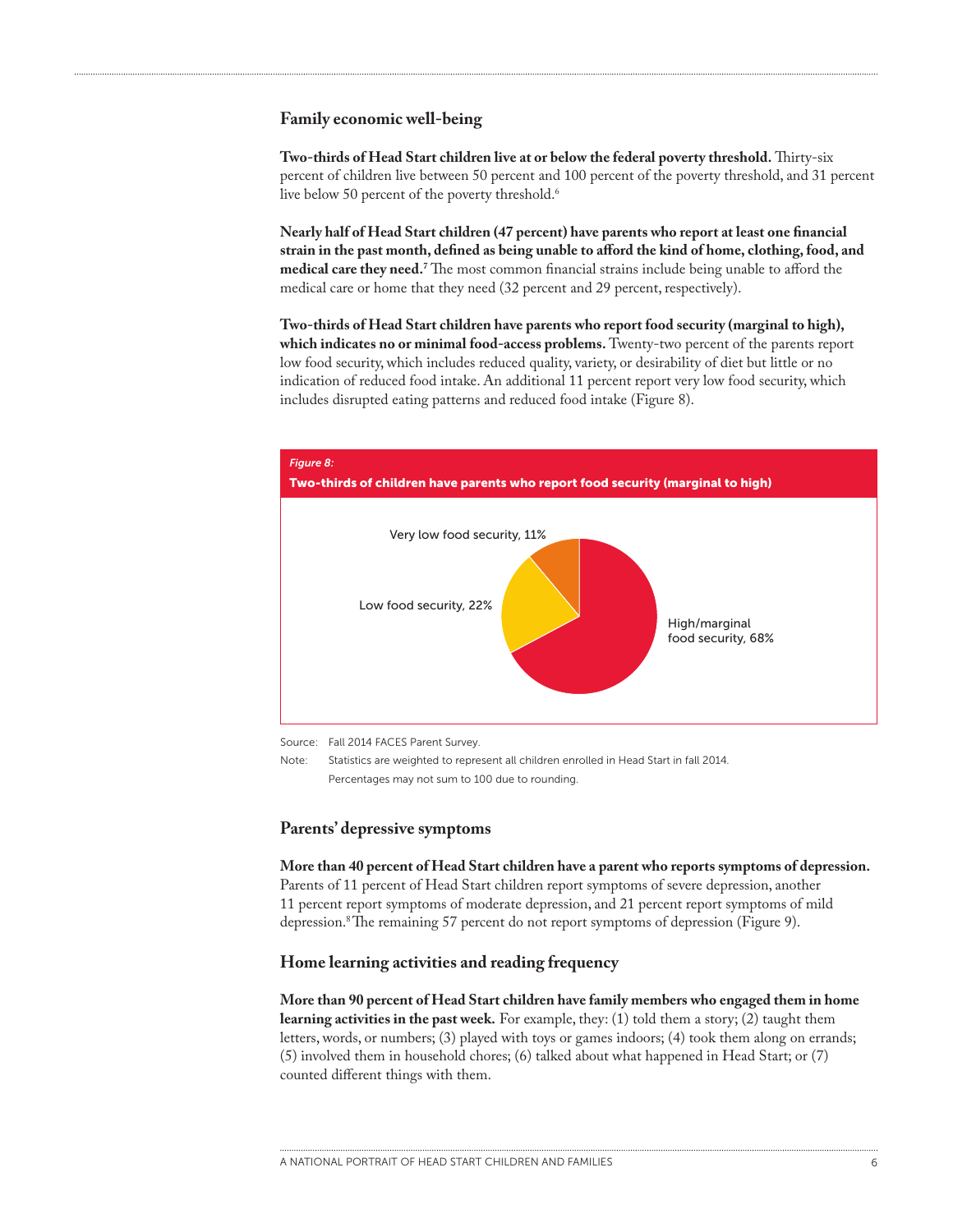

Source: Fall 2014 FACES Parent Survey.

Note: Statistics are weighted to represent all children enrolled in Head Start in fall 2014.

**More than three-quarters (79 percent) of Head Start children were read to at least three times in the past week by a family member.** Forty-one percent of children were read to three or more times, but not daily, and 38 percent were read to daily. About 20 percent were read to once or twice a week, and only about 1 percent were not read to at all (Figure 10).



Source: Fall 2014 FACES Parent Survey.

Note: Statistics are weighted to represent all children enrolled in Head Start in fall 2014.

# HOW ARE CHILDREN DOING AT THE BEGINNING OF THE HEAD START YEAR?

Next, we describe children's school readiness skills at the beginning of the Head Start year. We also highlight differences in children's skills by Head Start exposure (comparing children who are newly entering in the fall, having no prior Head Start exposure, to those returning to Head Start in the fall, having prior Head Start exposure), the age of newly enrolled children, and race/ethnicity. These comparisons present a descriptive picture and do not include any control variables for other factors that may account for differences between groups. In the fall of 2014, FACES included assessments of children's cognitive skills (language, literacy, and mathematics), physical development (height and weight), social-emotional skills, and executive function. Information about measures of children's development is included at the end of this brief in the box describing the Head Start FACES study. For some skills, we are able to draw comparisons between Head Start children and others of the same age in the general population. Fall child assessments also provide a starting place from which to measure children's progress during the Head Start year. We examine fall to spring changes in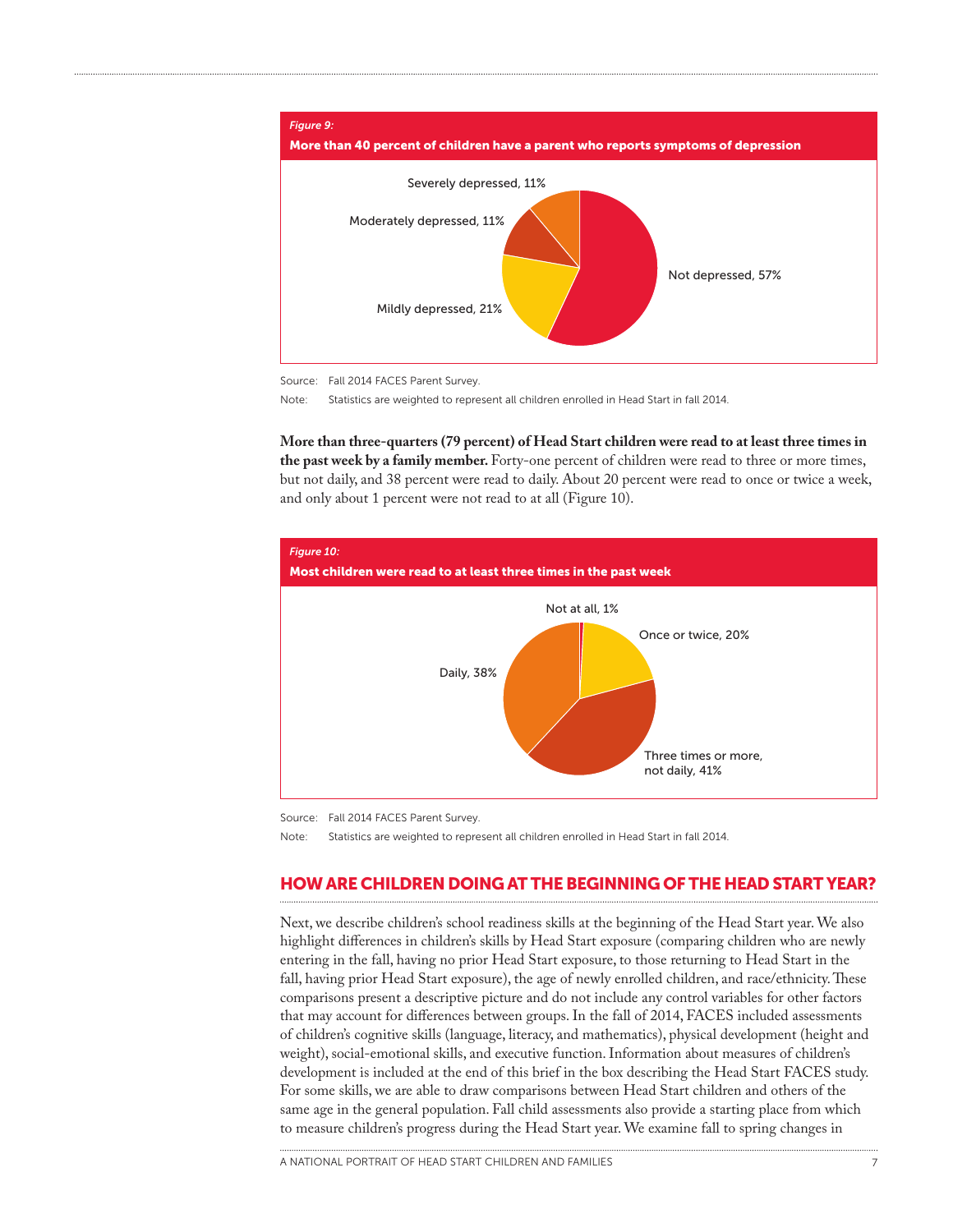children's skills in the FACES Fall 2014-Spring 2015 Data Tables and Study Design report (Aikens et al. 2017a).

#### **Children's cognitive skills**

**On average, Head Start children assessed in English lag behind other children of the same age in language, literacy, and math skills at the beginning of the program year.9** Standard scores allow for comparisons of an individual child's performance to national norms for other children of the same age. These scores have a mean of 100 and a standard deviation of 15. Specifically, Head Start children score close to two-thirds of a standard deviation below national norms in English receptive vocabulary (91.7) and one-third of a standard deviation below norms in English expressive vocabulary (94.7; Figure 11). Children score between one-third and two-thirds of a standard deviation below national norms on letter-word knowledge (93.8), early writing (90.3), and early math (93.1).



Source: Fall 2014 Direct Child Assessment.

Children's scores on direct assessments of cognitive skills vary at the beginning of the Head Start year by Head Start exposure, age of newly entering children, and race/ethnicity.

**Among children assessed in English, there are differences in children's cognitive skills by Head Start exposure (that is, between newly entering children and those returning for a second year) and by age.** Children returning for a second year (mostly 4-year-olds, with a small percentage of 3-year-olds; see Figure 2) score higher than those who are new to the program in letter-word knowledge (95.6 versus 92.9), early writing (92.9 versus 88.9), and early math (94.9 versus 92.2; Figure 12), with these scores being relative to other children of the same age in the general population. Returning children do not differ from newly entering children on English receptive and expressive vocabulary. Among newly entering children, 4-year-olds score closer to national norms for children of the same age than 3-year-olds in English expressive vocabulary (96.6 versus 92.9) and early math (95.6 versus 89.9), but there are no other significant differences in the cognitive skills of newly entering 3- and 4-year-olds.

**There are also differences in children's cognitive skills by race/ethnicity among children assessed in English at the beginning of the Head Start year.** White children score closer to others of the same age on English receptive vocabulary than African American and Hispanic/Latino children (97.0 versus 87.8 and 89.5; Figure 13). White children score closer to norms than Hispanic/Latino

Note: Statistics are weighted to represent all children enrolled in Head Start in fall 2014. ----- The dotted line indicates national norms.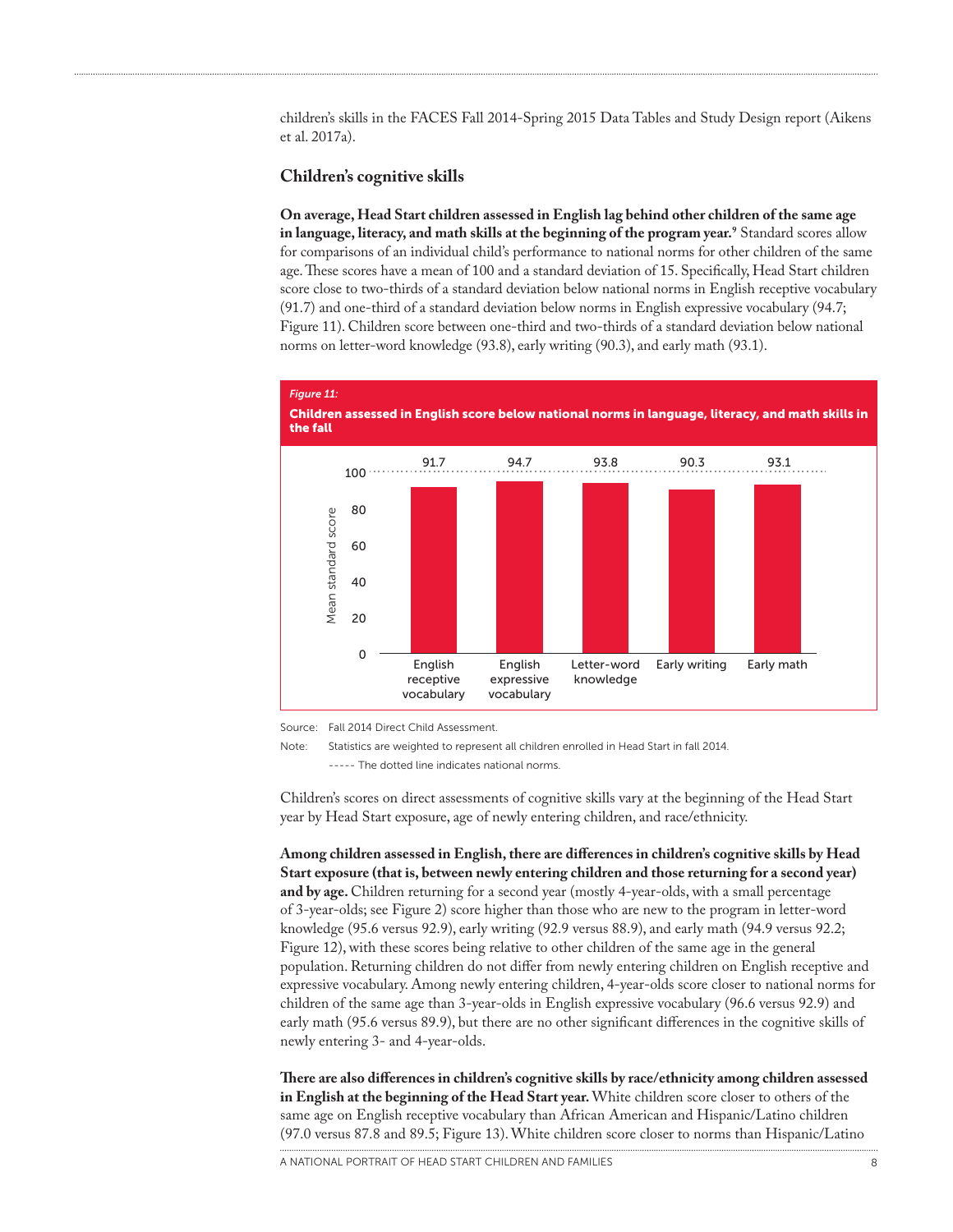children who, in turn, score closer to norms than African American children on English expressive vocabulary (99.1, 94.5, and 89.8, respectively). This same pattern is evident for early math (96.7, 92.7, and 89.4, respectively; not shown). African American children score closer to norms than White and Hispanic/Latino children on letter-word knowledge (96.7 versus 92.7 and 92.5). There are no significant differences in early writing by race/ethnicity.



Source: Fall 2014 Direct Child Assessment, Parent Survey, and Survey Management System.

Note: Statistics are weighted to represent all children enrolled in Head Start in fall 2014.

----- The dotted line indicates national norms.

\* Asterisk indicates that the difference between pairs is statistically significant at the *p* ≤ .05 level.



Source: Fall 2014 Direct Child Assessment and Parent Survey.

Note: Statistics are weighted to represent all children enrolled in Head Start in fall 2014.

-----The dotted line indicates national norms.

\* Asterisk indicates that the difference between pairs is statistically significant at the *p* ≤ .05 level.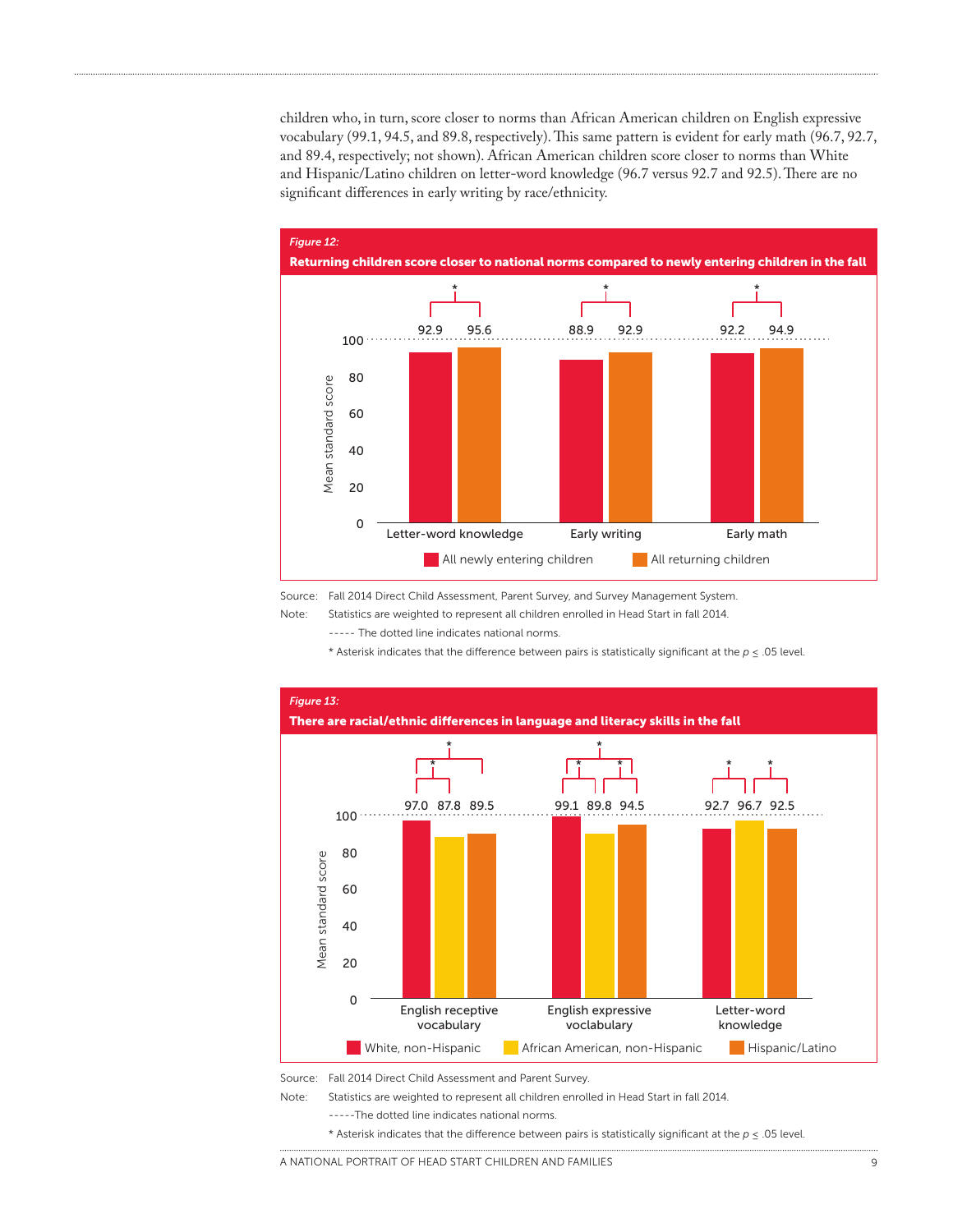# **Children's BMI**

#### **At the beginning of the Head Start year, one-third of children are overweight or obese**

**(Figure 14).10** There are no differences in children's BMI scores by Head Start exposure, age of newly entering children, or race/ethnicity.



Source: Fall 2014 FACES Direct Child Assessment.

Note: Statistics are weighted to represent all children enrolled in Head Start in fall 2014.

#### **Children's social-emotional skills**

On average, Head Start children score 15.7 on teacher-reported social skills (with a range of 0 to 24), 1.7 on positive approaches to learning (with a range of 0 to 3), and 4.3 on total problem behaviors (with a range of 0 to 36). Children respond correctly on the pencil tapping executive function task 46 percent of the time, on average. Correct responses require the child to inhibit the impulse to copy the assessor and instead do the opposite of the assessor's pencil tapping. Children's social-emotional outcomes are measured with raw scores, which are counts or averages of the individual items reported by teachers or that a child completed. These are indicators of absolute performance rather than performance compared to children of the same age.

Children's scores on measures of teacher-reported social-emotional skills and direct assessment executive function scores vary at the beginning of the Head Start year by Head Start exposure, age of newly entering children, and race/ethnicity.

**There are differences in teacher-reported social-emotional skills by Head Start exposure and age.**  Children returning to Head Start have better teacher-reported social skills than those who are newly entering (16.7 versus 15.1) and more positive approaches to learning (1.9 versus 1.6), but they have similar scores on total problem behaviors. Among only newly entering children, teachers report that 4-year-olds have better social skills than 3-year-olds (16.8 versus 14.1); more positive approaches to learning (1.9 versus 1.5); and fewer total problem behaviors (3.4 versus 5.1; Figure 15). These differences in ratings of children's social-emotional development by Head Start exposure and age are likely due to developmental changes as children age; the scores are not normed.

**Children's scores on measures of teacher-reported social-emotional skills vary by race/ethnicity at the beginning of the Head Start year.** Teachers report more positive approaches to learning for White (1.8) and Hispanic/Latino (1.8) children than for African American children (1.5). Teachers also report White children have better social skills (16.3) than Hispanic/Latino (15.6) and African American children (15.3), who do not differ from each other. In contrast, teachers report White children have more problem behaviors (4.9) than Hispanic/Latino children (4.4), but neither group is significantly different from African American children (4.6).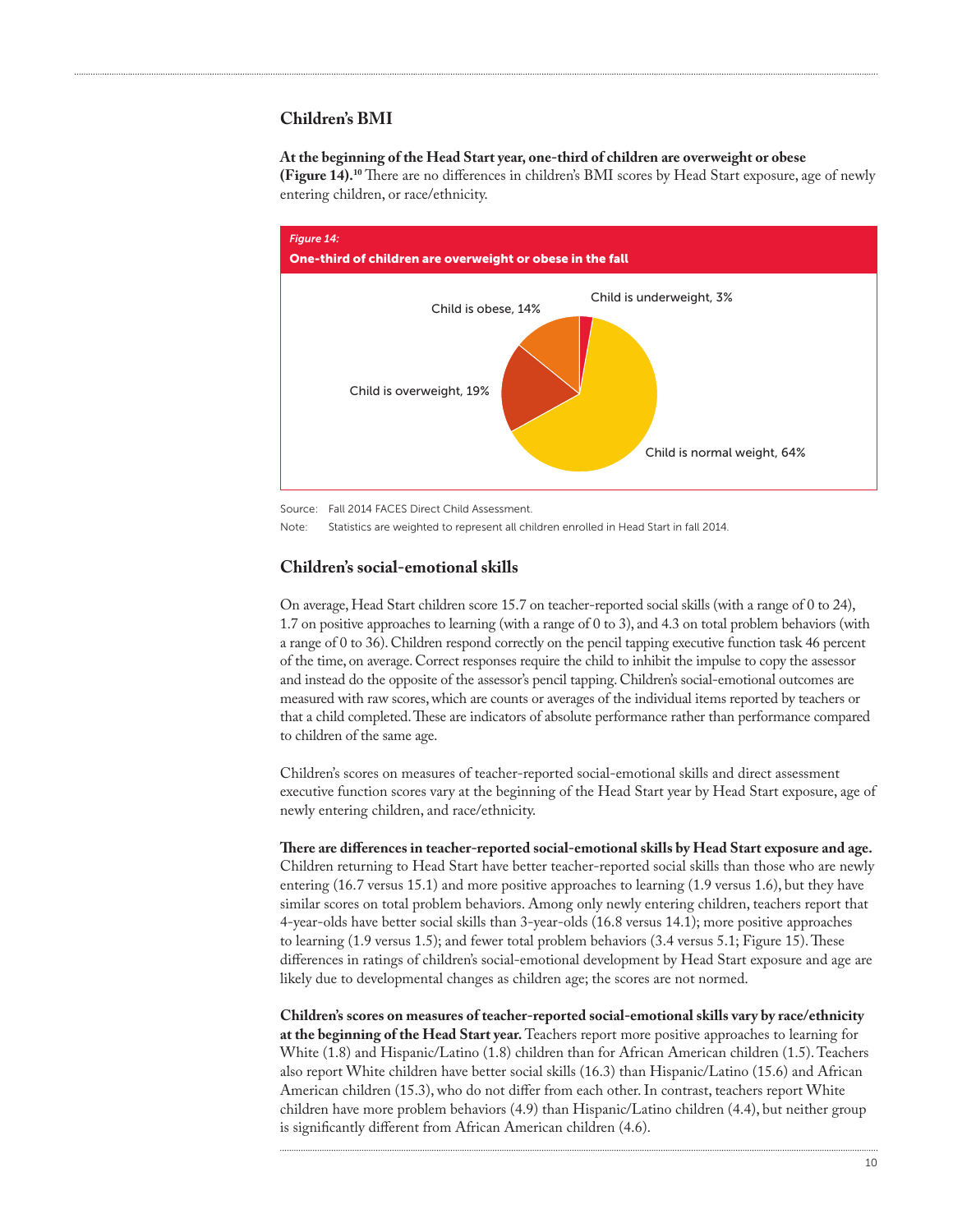#### *Figure 15:*



Source: Fall 2014 FACES Teacher Child Report, Parent Survey, and Survey Management System.

Note: Statistics are weighted to represent all children enrolled in Head Start in fall 2014.

\* Asterisk indicates that the difference between pairs is statistically significant at the *p* ≤ .05 level.

**White children score higher on an executive function task than African American and Hispanic/ Latino children.** White children respond correctly 54 percent of the time, whereas African American and Hispanic/Latino children each do so 42 percent of the time (Figure 16).



Source: Fall 2014 FACES Teacher Child Report, Parent Survey, and Survey Management System.

Note: Statistics are weighted to represent all children enrolled in Head Start in fall 2014.

\* Asterisk indicates that the difference between pairs is statistically significant at the *p* < .05 level.

# SUMMARY AND IMPLICATIONS

The purpose of this brief is to provide a national portrait of the characteristics and well-being of children and families and children's school readiness skills at the beginning of the Head Start program year.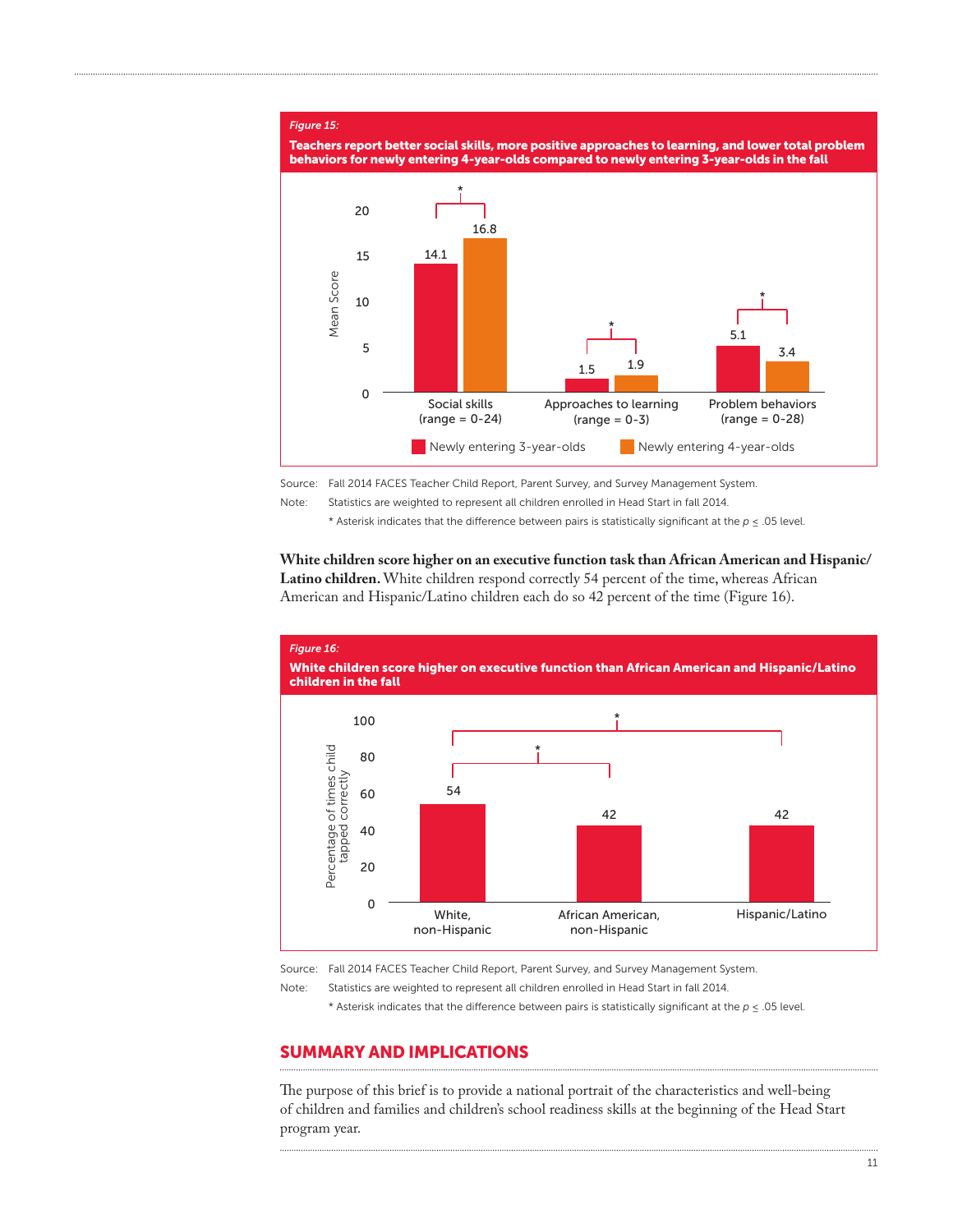In fall 2014, Head Start served a diverse group of children and families who entered the program with a wide variety of strengths and needs. Specifically, we see that Hispanic/Latino children represent the largest ethnic/racial group of children in Head Start. Additionally, many children live in households where they are primarily spoken to in Spanish. We also find that nearly half of Head Start children live with both of their biological or adoptive parents, reflecting diverse family structures.

We also see variation in the economic strengths and needs of Head Start families. More than threequarters of the children live with one or more parents with at least a high school diploma or GED. Around half of the children live with at least one parent who is working full-time. However, two-thirds of the children live at or below the federal poverty threshold, with more than 30 percent living below 50 percent of the poverty threshold. Similarly, almost half of children's parents report experiencing financial strain—such as being unable to afford the medical care or home they need. Furthermore, onethird of parents report some level of food insecurity.

We find that many Head Start parents face additional challenges, with more than 40 percent reporting some level of depressive symptoms, which may adversely affect their interactions with their children. Nevertheless, the majority of parents report engaging in a variety of home learning activities at the start of the program year. More than three-quarters report reading to their Head Start child at least three times in the past week. Head Start programs are encouraged to direct and tailor resources and services appropriately to meet the strengths and needs of specific families and children.

Children begin the Head Start program year with a range of prior experiences, skills, and needs. Examining children's skills in the fall provides a starting place from which to measure children's progress during the year. As measured through direct assessments at the beginning of the program year, we see that the language, literacy, and early math skills of Head Start children lag behind others of the same age in the general population, on average.

By examining differences in skills among subgroups of Head Start children, we can gain insight into possible ways to tailor services to support specific child needs. Based on differences in cognitive skills, African American and Hispanic/Latino children may need more support in English receptive vocabulary than White children. African American and Hispanic/Latino children may also need more support in English expressive vocabulary and early math than White children. Conversely, White and Hispanic/Latino children may need more support in letter-word knowledge than African American children. Teacher-reported social skills and direct assessment of executive function also vary by race/ethnicity, with White children and Hispanic/Latino children scoring higher than African American children on approaches to learning, and White children scoring higher than both other groups on executive function. Yet, on average, White children are only responding correctly on the executive function task slightly more than 50 percent of the time.

By comparing the skills of newly entering and returning Head Start children relative to others of the same age nationally, we can examine the skills of those children who have experienced a prior program year. Scores on several measures are higher for children returning for a second year than for those entering the program for the first time. Compared to newly entering children, children who previously attended Head Start have higher scores on letter-word knowledge, early writing, and early math, but show no differences in English receptive or expressive vocabulary scores relative to those in their age group. Teachers also rate children returning to Head Start as having better social skills and more positive approaches to learning compared to newly entering children. Among newly entering children, teachers report that 4-year-olds have better social-emotional skills than 3-year-olds.

Overall, this national portrait of the children and families served by Head Start at the beginning of the 2014–2015 program year underscores that the program is serving a diverse population of families and children with a range of strengths and needs for whom Head Start can tailor services. Responsive services often require racial, cultural, and linguistic diversity among Head Start staff and partnerships with community resources to provide services aimed at meeting families' educational, employment, health, and financial needs. Head Start children perform lower on cognitive skills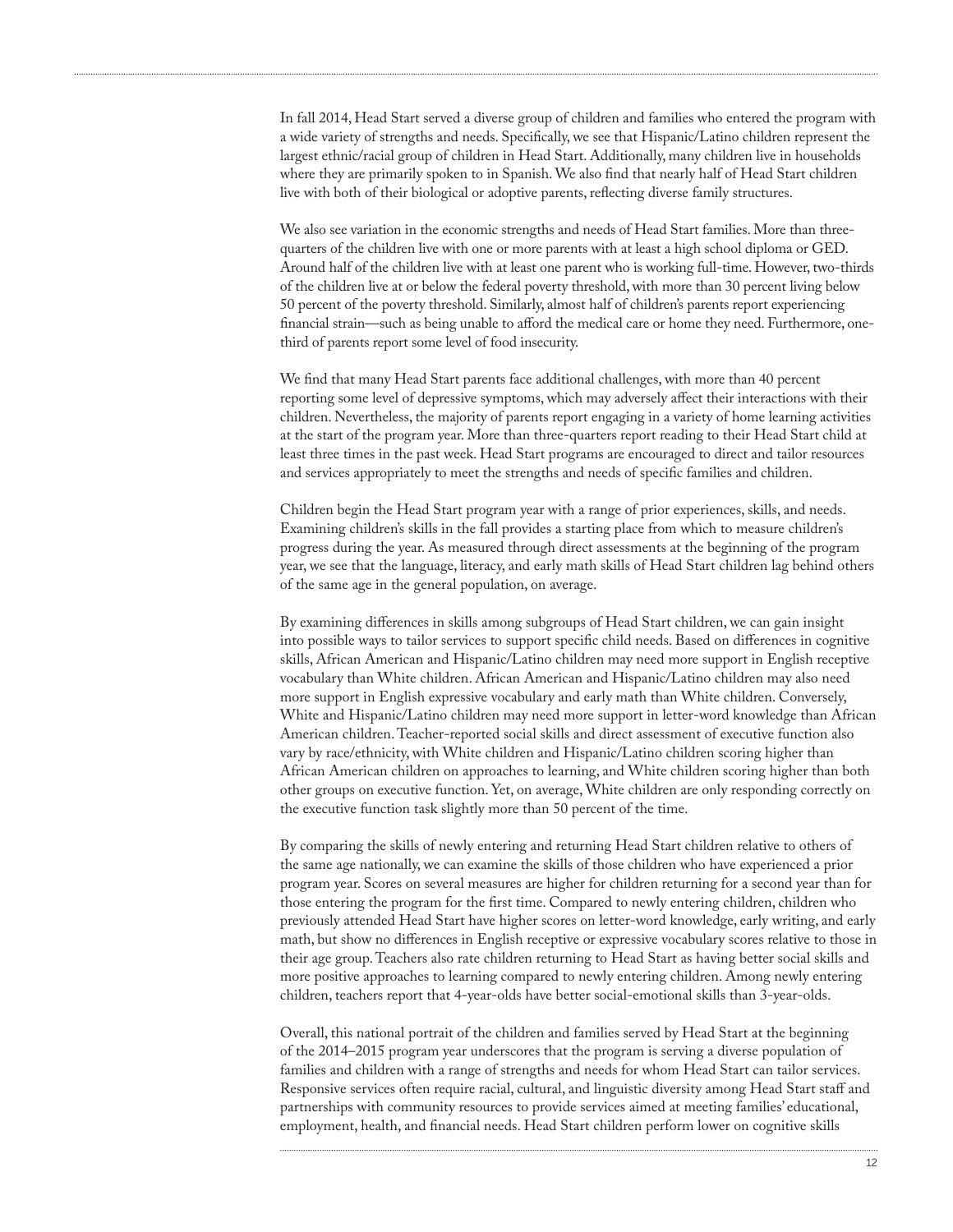assessments, on average, than others of the same age nationally, and services should also be responsive in considering children's skills and development, such as the fact that returning children are closer to national norms than newly entering children. This national picture provides information that Head Start can consider when setting national goals for the program and provides a starting place for tracking children's progress.

#### HEAD START FACES

This research brief draws upon data from FACES 2014. FACES provides information at the national level about Head Start programs, centers, and classrooms, and about the children and families that Head Start serves. This brief is part of a series of reporting products describing data from the 2014–2015 round of FACES 2014. Other FACES 2014 products describe the study's design and methodology (Aikens et al. 2017c), the characteristics of dual language learner Head Start children and their families at the beginning of the program year (Aikens et al. 2017b), and changes in Head Start children's family environments and developmental outcomes across the program year (Aikens et al. 2017a).

Head Start is a national program that promotes school readiness by enhancing the social-emotional, physical, and cognitive development of children through the provision of educational, health, nutritional, social, and other services to enrolled children and their families. The program places special emphasis on helping preschoolers develop the reading, language, social-emotional, mathematics, and science skills they need to be successful in school. It also seeks to engage parents in their children's learning and to promote progress toward the parents' own educational, literacy, and employment goals (Administration for Children and Families 2015). The Head Start program aims to achieve these goals by providing comprehensive child development services to economically disadvantaged children and their families through grants to local public agencies and to private nonprofit and for profit organizations.

#### **METHODS**

For FACES 2014, we selected a sample of Head Start programs from the 2012–2013 Head Start Program Information Report, with two centers per program and two classrooms per center. Within each classroom, we randomly selected 12 children for the study. In total, 60 programs, 119 centers, 247 classrooms, and 2,462 children participated in the study in fall 2014. More information on the study methodology and measurement in FACES 2014 and tables for findings presented here are available in the Fall 2014 Data Tables and Study Design report (Aikens et al. 2017c). The sample used for this brief includes 1,908 children enrolled in Head Start in fall 2014.<sup>11</sup> All findings are weighted to represent this population.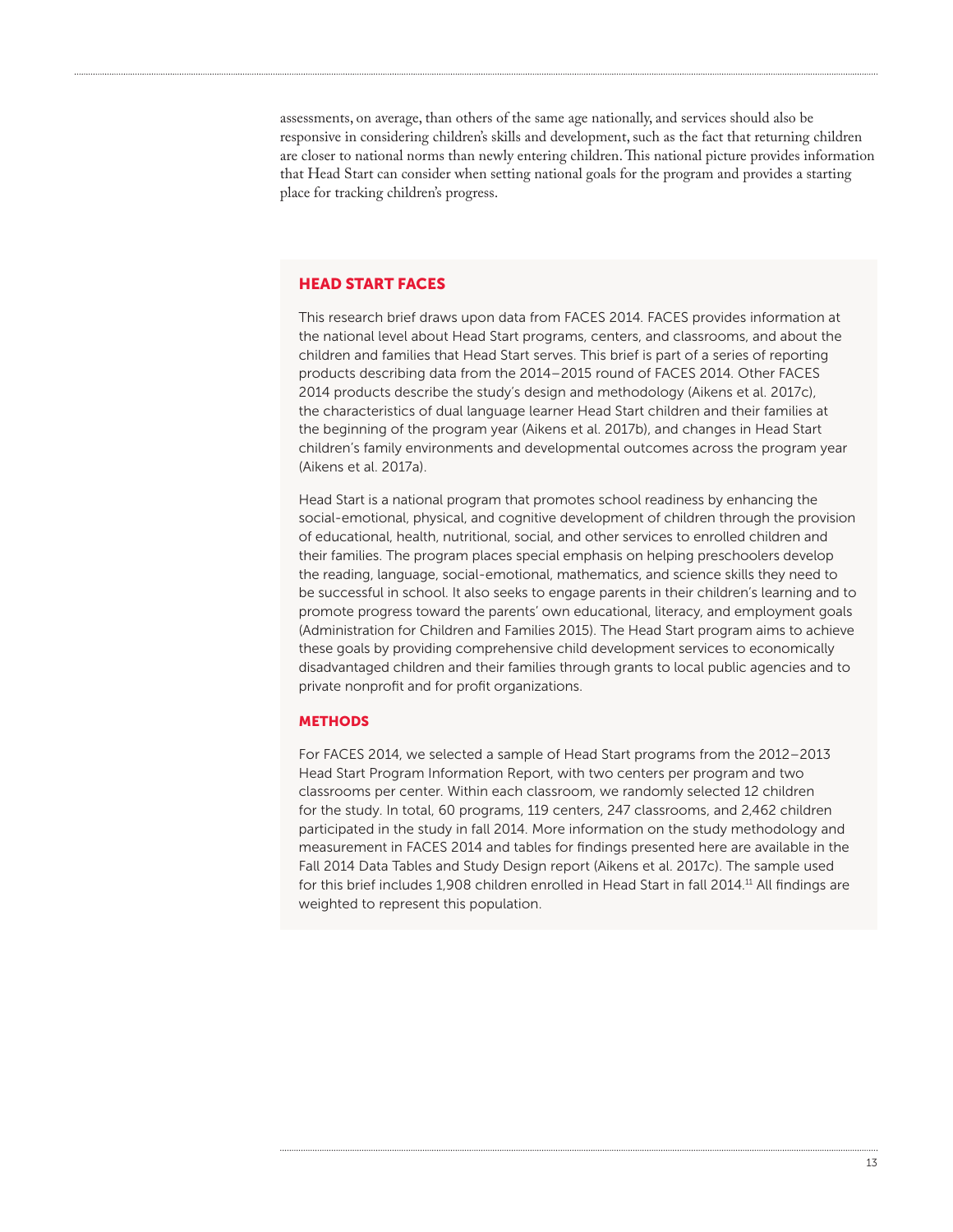# MEASURES OF CHILDREN'S DEVELOPMENT

To assess children's cognitive skills, FACES directly administers norm- and criterionreferenced measures of language, literacy, and mathematics to the children. The assessment battery measures English receptive and expressive vocabulary using the Peabody Picture Vocabulary Test, Fourth Edition (PPVT-4; Dunn and Dunn 2006) and the Expressive One-Word Picture Vocabulary Test–4th Edition (EOWPVT-4; Martin and Brownell 2010). The assessment battery measures children's letter-word knowledge, early writing, and early math skills in English by using the Letter-Word Identification, Spelling, and Applied Problems subtests from the Woodcock-Johnson Tests of Achievement, Third Edition (WJ III; Woodcock et al. 2001). Standard scores have a mean of 100 and standard deviation of 15. Children's height and weight are also directly measured for computation of body mass index.

Teachers report on children's cooperative classroom behavior or social skills, and their problem behaviors in the classroom using items from the Behavior Problems Index (Peterson and Zill 1986), the Personal Maturity Scale (Entwisle et al. 1997), and the Social Skills Rating Scale (Gresham and Elliott 1990). Teachers also rate children's approaches to learning with the Early Childhood Longitudinal Study–Kindergarten Approaches to Learning Scale (U.S. Department of Education 2002). A pencil tapping task (Blair 2002; Diamond and Taylor 1996; Smith-Donald et al. 2007) captures children's executive functioning in the direct child assessment. In the pencil tapping task, children are asked to inhibit the natural response to imitate the adult assessor exactly (or to tap repeatedly) and instead to keep in mind that the rule is to do the opposite of what the assessor does. Reported scores reflect the percentage of times the child tapped correctly. They can take on any value from zero to 100, with higher scores indicating better skills on the task. The task is only administered to children age 4 and older at the time of the direct assessment.

# **REFERENCES**

Administration for Children and Families. "About the Office of Head Start." Available at [http://](http://www.acf.hhs.gov/programs/ohs/about/head-start) [www.acf.hhs.gov/programs/ohs/about/head-start](http://www.acf.hhs.gov/programs/ohs/about/head-start). Accessed September, 2015.

Aikens, N., A. Kopack Klein, E. Knas, J. Hartog, M. Manley, L. Malone, L. Tarullo, and S. Lukashanets. "Child and Family Outcomes During the Head Start Year: FACES 2014-2015 Data Tables and Study Design." OPRE Report 2017-100. Washington, DC: Office of Planning, Research, and Evaluation, Administration for Children and Families, U.S. Department of Health and Human Services, 2017a.

Aikens, N., E. Knas, L. Malone, L. Tarullo, and J. F. Harding. "A Spotlight on Dual Language Learners in Head Start: FACES 2014." OPRE Report 2017-99. Washington, DC: Office of Planning, Research, and Evaluation, Administration for Children and Families, U.S. Department of Health and Human Services, 2017b.

Aikens, N., A. Kopack Klein, E. Knas, M. Reid, A. Mraz Esposito, M. Manley, L. Malone, L. Tarullo, S. Lukashanets, and J. West. "Descriptive Data on Head Start Children from FACES 2014: Fall 2014 Data Tables and Study Design." OPRE Report 2017-97. Washington, DC: Office of Planning, Research, and Evaluation; Administration for Children and Families; U.S. Department of Health and Human Services, 2017c.

Blair, C. "School Readiness: Integrating Cognition and Emotion in a Neurobiological Conceptualization of Children's Functioning at School Entry." *American Psychologist*, vol. 57, 2002, pp. 111–127.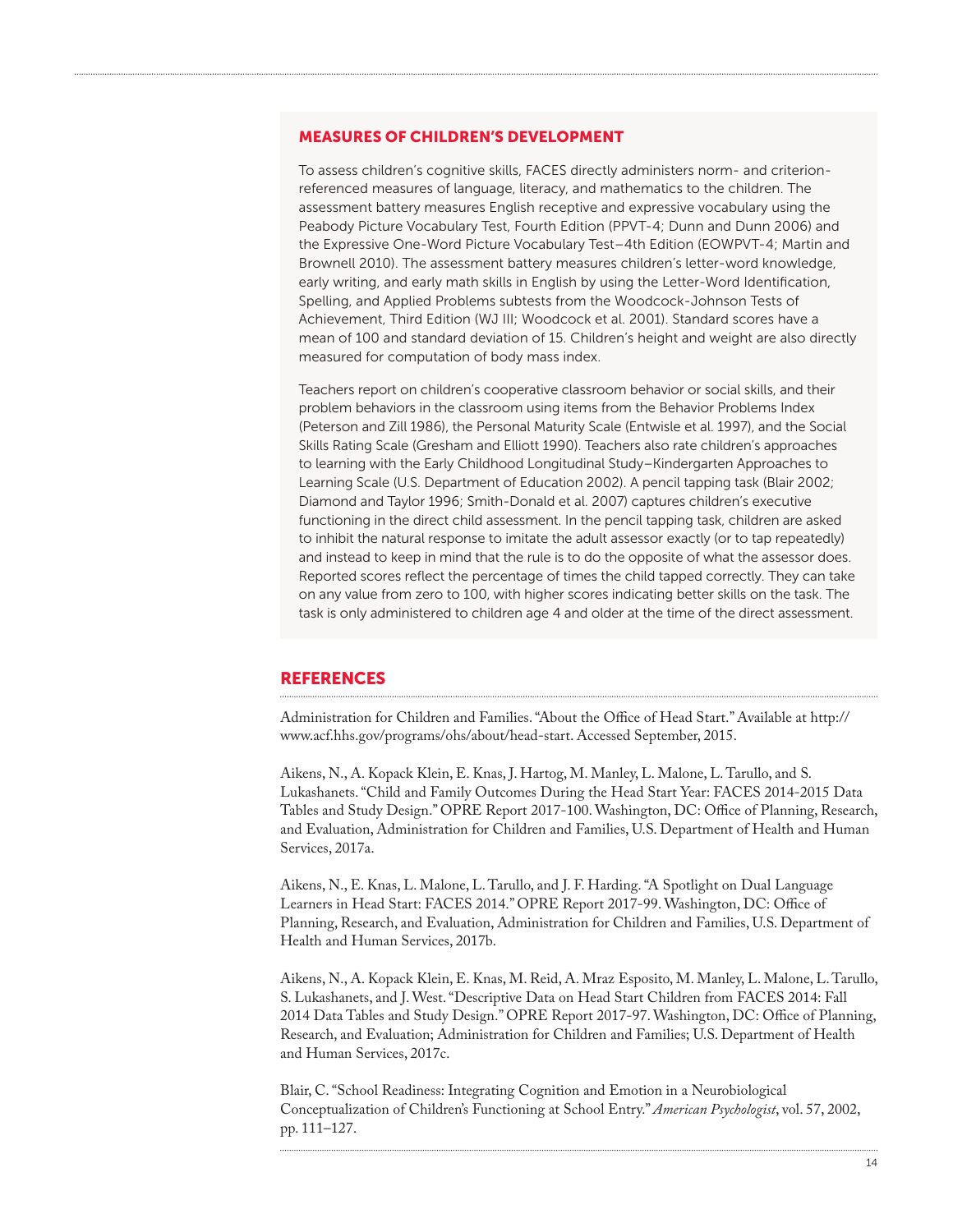Bradley, R. H., R. F. Corwyn, H. P. McAdoo, and C. G. Coll. "The Home Environments of Children in the United States Part I: Variations by Age, Ethnicity, and Poverty Status. *Child Development*, 2001, pp. 1844–1867.

Diamond, A., and C. Taylor. "Development of an Aspect of Executive Control: Development of the Abilities to Remember What I Said and to 'Do as I Say, Not as I Do.'" *Developmental Psychobiology*, vol. 29, 1996, pp. 315–334.

Downey, G., and J. C. Coyne. "Children of Depressed Parents: An Integrative Review." *Psychological Bulletin*, vol. 108, no. 1, 1990, pp. 50–76.

Duncan, G., P. A. Morris, and C. Rodrigues. "Does Money Really Matter? Estimating Impacts of Family Income on Children's Achievement with Data from Social Policy Experiments." *Developmental Psychology*, vol. 47, no. 5, 2011, pp. 1263–1279.

Dunn, L. M., and D. M. Dunn. "Peabody Picture Vocabulary Test, Fourth Edition." Circle Pines, MS: American Guidance Service, 2006.

Dunst, C. J., M. B. Bruder, C. M. Trivette, and D. W. Hamby. "Everyday Activity Settings, Natural Learning Environments, and Early Intervention Practices." *Journal of Policy and Practice in Intellectual Disabilities*, vol. 3, no. 1, 2006, pp. 3–10.

Entwisle, D. R., K. L. Alexander, and L. S. Olson. *Children, Schools, and Inequality*. Boulder, CO: Westview Press, 1997.

Fantuzzo, J., C. McWayne, M. A. Perry, and S. Childs. "Multiple Dimensions of Family Involvement and Their Relations to Behavioral and Learning Competencies for Urban, Low-Income Children." *School Psychology Review*, vol. 33, no. 4, 2004, pp. 467–480.

Foster, M. A., R. Lambert, M. Abbott-Shim, F. McCarty, and S. Franze. "A Model of Home Learning Environment and Social Risk Factors in Relation to Children's Emergent Literacy and Social Outcomes." *Early Childhood Research Quarterly*, vol. 20, 2005, pp. 13–36.

Gresham, F. M., and S. N. Elliot. "Social Skills Rating System." Circle Pines, MN: American Guidance Service, 1990.

Harding, J. F. "Increases in Maternal Education and Children's Cognitive and Behavioral Outcomes." *Developmental Psychology*, vol. 51, no. 5, 2015, pp. 583–599.

Jyoti, Diana F., E. A. Frongillo, and S. J. Jones. "Food Insecurity Affects School Children's Academic Performance, Weight Gain, and Social Skills." *Journal of Nutrition*, vol. 135, no. 12, 2005, pp. 2831–2839.

Magnuson, K., H. R. Sexton, P. E. Davis-Kean, and A. C. Huston. "Increases in Maternal Education and Young Children's Language Skills." *Merrill-Palmer Quarterly*, vol. 55, no. 3, 2009, pp. 319–350.

Martin, N., and R. Brownell. "Expressive One-Word Picture Vocabulary Test–4th Edition." Novato, CA: Academic Therapy Publications, 2010.

McWayne, C., V. Hampton, J. Fantuzzo, H. Cohen, and Y. Sekino. "A Multivariate Examination of Parent Involvement and the Social and Academic Competencies of Urban Kindergarten Children." *Psychology in the Schools*, vol. 41, no. 3, February 2004, pp. 363–377.

National Center on Parent, Family, and Community Engagement. "Family Well-Being: A Focus on Parental Depression." Washington, DC: U.S. Department of Health and Human Services,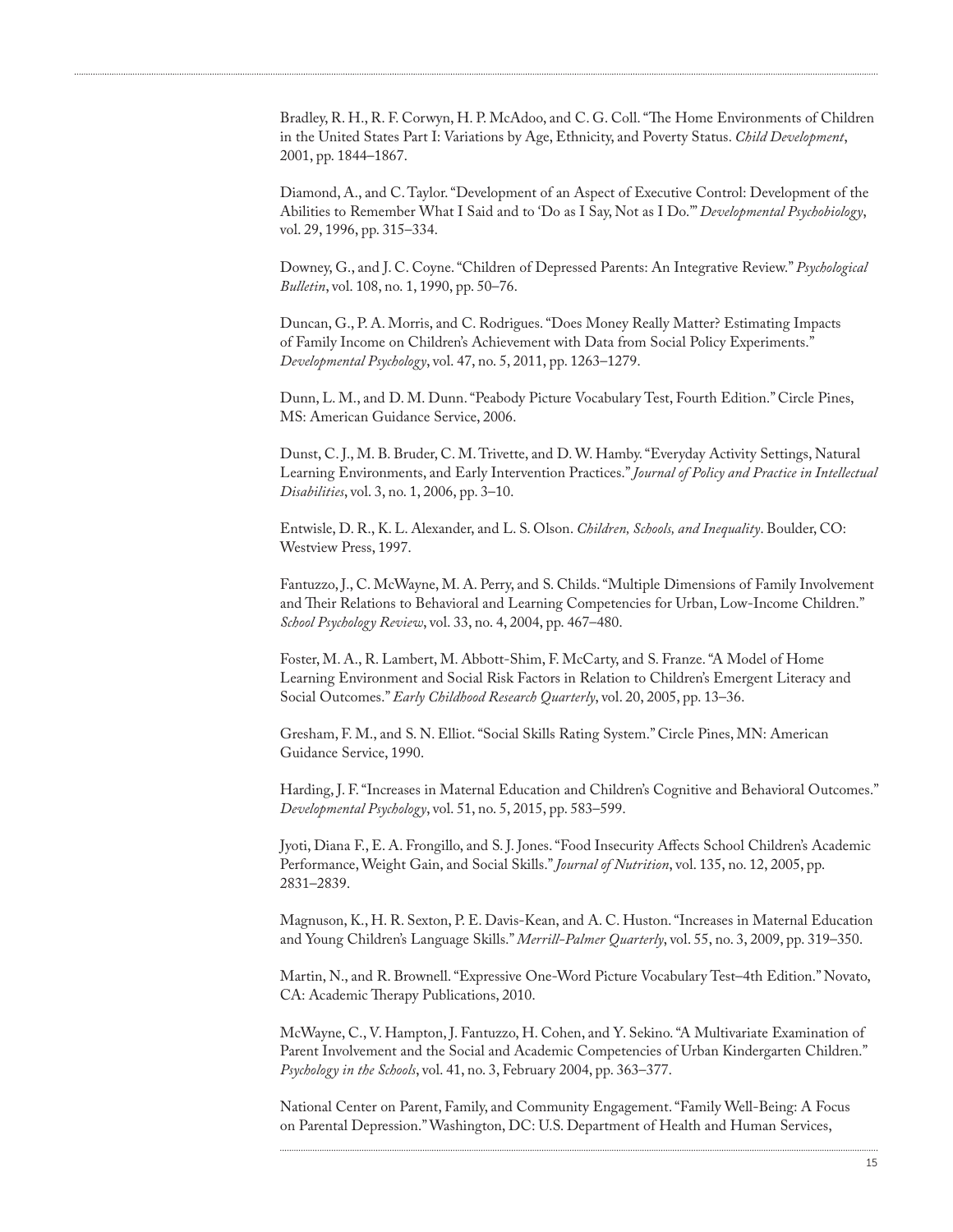Administration for Children and Families, Office of Head Start, 2013. Available at [http://eclkc.ohs.](http://eclkc.ohs.acf.hhs.gov/hslc/tta-system/family/docs/depression-pfce-rtp.pdf) [acf.hhs.gov/hslc/tta-system/family/docs/depression-pfce-rtp.pdf](http://eclkc.ohs.acf.hhs.gov/hslc/tta-system/family/docs/depression-pfce-rtp.pdf). Accessed February 2016.

National Research Council and Institute of Medicine. *Depression in Parents, Parenting, and Children: Opportunities to Improve Identification, Treatment, and Prevention Efforts.* Washington, DC: The National Academies Press, 2009. Available at [http://www.nap.edu/catalog.php?record\\_id=12565.](http://www.nap.edu/catalog.php?record_id=12565) Accessed February 2016.

Peterson, J., and N. Zill. "Marital Disruption, Parent-Child Relationships, and Behavior Problems in Children." *Journal of Marriage and the Family*, vol. 48, 1986, pp. 295–307.

Raver, C., C. Blair, and M. Willoughby. "Poverty as a Predictor of 4-Year-Olds' Executive Function: New Perspectives on Models of Differential Susceptibility." *Developmental Psychology*, vol. 29, no. 2, 2013, pp.292-304.

Rose-Jacobs, R., M. M. Black, P. H. Casey, J. T. Cook, D. B. Cutts, M. Chilton, T. Heeren, S. M. Levenson, A. F. Meyers, and D. A. Frank. "Household Food Insecurity: Associations with At-Risk Infant and Toddler Development." *Pediatrics*, vol. 121, no. 1, 2008, pp. 65–72.

Shonkoff, J. P., and D. A. Phillips. *From Neurons to Neighborhoods: The Science of Early Childhood Development*. Washington, DC: National Academy Press, 2000.

Smith-Donald, R., C. Raver, T. Hayes, and B. Richardson. "Preliminary Construct and Concurrent Validity of the Preschool Self-Regulation Assessment (PSRA) for Field-Based Research." *Early Childhood Research Quarterly*, vol. 22, 2007, pp. 173–187.

Teale, W. H. "Reading to Young Children: Its Significance for Literacy Development." In *Awakening to Literacy*, edited by H. Goelman, A. Oberg, and F. Smith. Exeter, NH: Heinemann, 1984.

U.S. Department of Education, National Center for Education Statistics. "Early Childhood Longitudinal Study—Kindergarten Class of 1998–99 (ECLS–K), Psychometric Report for Kindergarten Through First Grade." NCES 2002–05. Washington, DC: U.S. Department of Education, Institute of Education Sciences, NCES, 2002.

Weiss, H. B., M. Caspe, and M. E. Lopez. *Family Involvement in Early Childhood Education*. Cambridge, MA: Harvard Family Research Project, 2006.

Woodcock, R. W., K. McGrew, and N. Mather. "Woodcock-Johnson III Tests of Achievement." Itasca, IL: Riverside Publishing, 2001.

Yeung, W. J., M. R. Linver, and J. Brooks-Gunn. "Money Matters for Young Children's Development: Parental Investment and Family Processes." *Child Development*, vol. 73, no. 6, 2002, pp 1861–1879.

# ENDNOTES

 $<sup>1</sup>$  In this brief, children who are assessed in English comprise (1) children who most often use English at</sup> home, (2) children who most often use a language other than English or Spanish at home and who make 12 or fewer errors on the direct assessment language screener and therefore are assessed in English, and (3) children who most often use Spanish at home and make 12 or fewer errors on the direct assessment language screener and are primarily assessed in English (with some Spanish measures also administered). For more information on children's language paths in the direct child assessment, or about children primarily assessed in Spanish and children who receive an abbreviated assessment battery see the Fall 2014 Data Tables and Study Design report (Aikens et al. 2017c).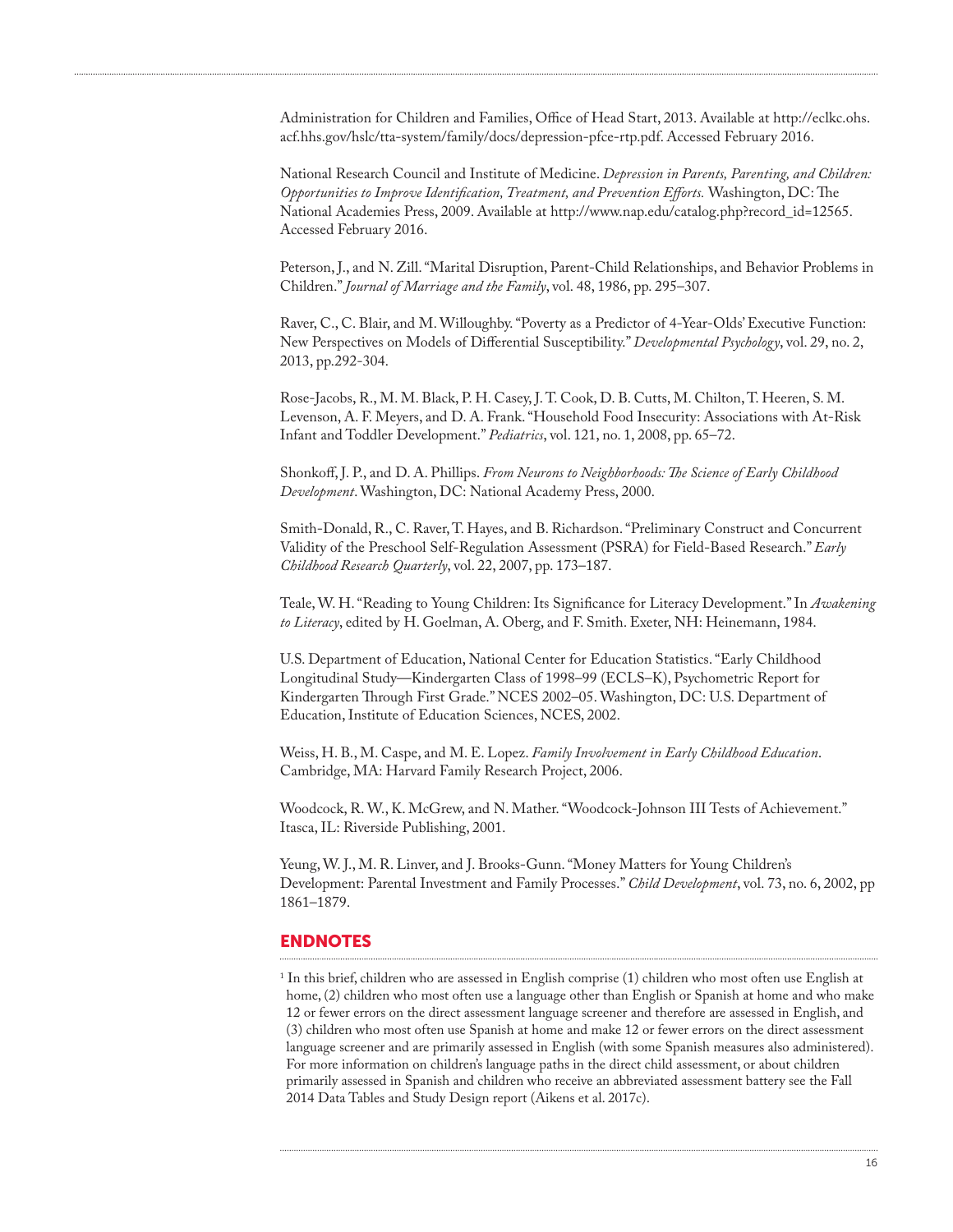- $^{2}$  To assess whether there are statistically significant differences by Head Start exposure, age of newly entering children, and race/ethnicity, we conducted t-tests. Unless otherwise noted, all cited differences are statistically significant at the .05 level and lower.
- 3 Prior Head Start exposure refers to children's participation in preschool Head Start and does not include Early Head Start.
- 4 This characteristic is based on the parent's report of whether a language other than English is spoken in the child's home and whether the child's parent/guardian primarily uses this language when speaking with the child. Other FACES reports refer to children with a primary home language other than English as dual language learners or DLLs. This may differ from definitions used in other studies.
- 5 FACES collects information on parent depressive symptoms from the respondent who completes the parent survey. In fall 2014, 84 percent of respondents were biological or adoptive mothers, 8 percent were biological or adoptive fathers, and the remainder were other household members.
- $^{\rm 6}$  Household income is not used to estimate eligibility for Head Start. Head Start qualifying criteria are based on family (not household) income, and there are other (non-income) ways to qualify for the program. The federal poverty threshold for a family of four in 2013 was \$23,834.
- The financial strain scale is derived from four items that measure the extent to which a family feels they  $\overline{\ }$ have enough money to afford the kind of home, clothing, food, and medical care they need. A family "reported a financial strain" if they disagreed or strongly disagreed that the family had enough money to afford a home, clothing, food, or medical care. A family "did not report a financial strain" if they agreed or strongly agreed that the family had enough to afford a home, clothing, food, or medical care.
- 8 The FACES 2014 parent survey included the short form of the Center for Epidemiologic Studies– Depression Scale (CES-D), a psychosocial measure. The short form includes 12 items on a 4-point scale for frequency in the past week. Total scores range from 0 to 36. Scores ranging from 0 to 4 are coded as not depressed, from 5 to 9 as mildly depressed, from 10 to 14 as moderately depressed, and 15 and above as severely depressed. The CES-D is a screening tool and not a diagnostic tool, but scores have been correlated with clinical diagnosis.
- 9 Most children, regardless of the language the child uses most often at home, have sufficient English ability to be assessed in English or primarily assessed in English at the beginning of the Head Start year (88 percent). Twelve percent were primarily assessed in Spanish in fall 2014. Fewer than 1 percent, who most often use a language other than English or Spanish at home, receive a shortened assessment battery (are administered the PPVT-4 and EOWPVT-4, and have height and weight measurements taken) in fall 2014.
- 10According to the Centers for Disease Control and Prevention (CDC), a child is considered to be overweight when his/her BMI score is at or above the 85th percentile and below the 95th percentile for his/ her age and gender, and obese if his/her BMI is at or above the 95th percentile for his/her age and gender. 11In fall 2014, there were 2,462 children who participated in the FACES study. The sample included in this research brief is smaller because it excludes children that did not have a completed parent survey, child assessment, or teacher child report in the fall.